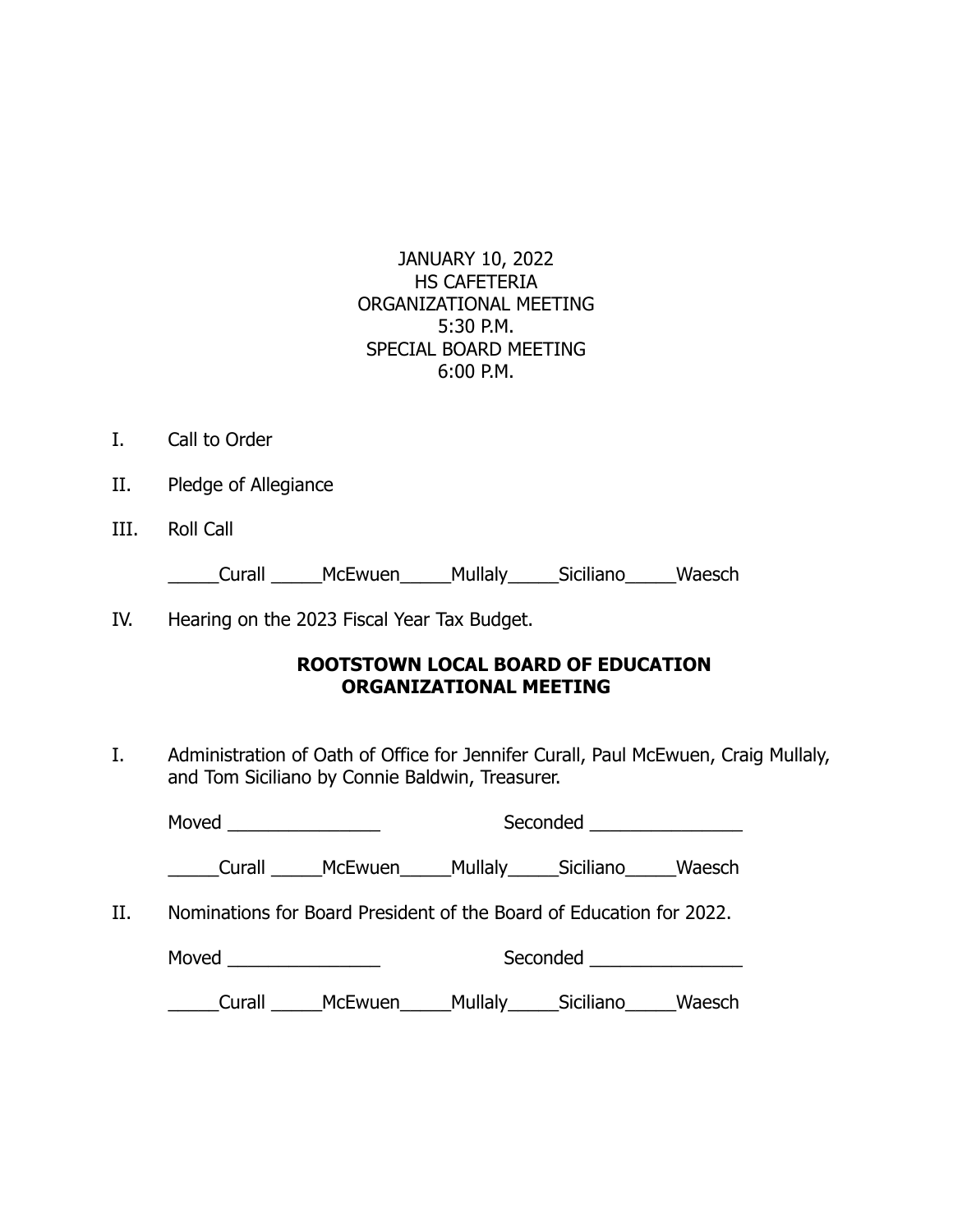III. Nominations for Board Vice President of the Board of Education for 2022.

Moved \_\_\_\_\_\_\_\_\_\_\_\_\_\_\_ Seconded \_\_\_\_\_\_\_\_\_\_\_\_\_\_\_\_

\_\_\_\_\_Curall \_\_\_\_\_McEwuen\_\_\_\_\_Mullaly\_\_\_\_\_Siciliano\_\_\_\_\_Waesch

## **RESOLUTIONS FOR ORGANIZATIONAL PROCEDURES**

- V. Treasurer's Reports/Recommendations:
	- A. Resolution to adopt the FY 2023 tax budget as presented.

Moved \_\_\_\_\_\_\_\_\_\_\_\_\_\_\_ Seconded \_\_\_\_\_\_\_\_\_\_\_\_\_\_\_ \_\_\_\_\_Curall \_\_\_\_\_McEwuen\_\_\_\_\_Mullaly\_\_\_\_\_Siciliano\_\_\_\_\_Waesch

B. Recommend the Board pass a resolution authorizing the Treasurer to obtain tax advances when necessary.

Recommend the Board pass a resolution authorizing the Treasurer to pay bills with appropriation limits.

Recommend the Board pass a resolution to authorize the Treasurer to invest interim funds when available, at the best responsible rate of return at her discretion, in eligible obligations including Star Ohio, Star Plus or US Government securities as per O.R.C.

Recommend the Board authorize the Treasurer to modify, transfer and advance within the adopted appropriations as necessary within the Official Certificate of Estimated Resources.

Recommend the Board authorize the Treasurer to transfer between funds subject to approval at the next meeting.

Recommend the Board authorize the Treasurer to issue salary notices based upon negotiated agreements and placement on the salary schedule as approved by the Board and signed by the Board President.

Recommend the Board authorize the Treasurer to determine fiscal materiality when the invoice amount exceeds the purchase order amount excluding shipping and handling, for all funds as follows (materiality is for purchases and it is understood that shipping costs are excluded):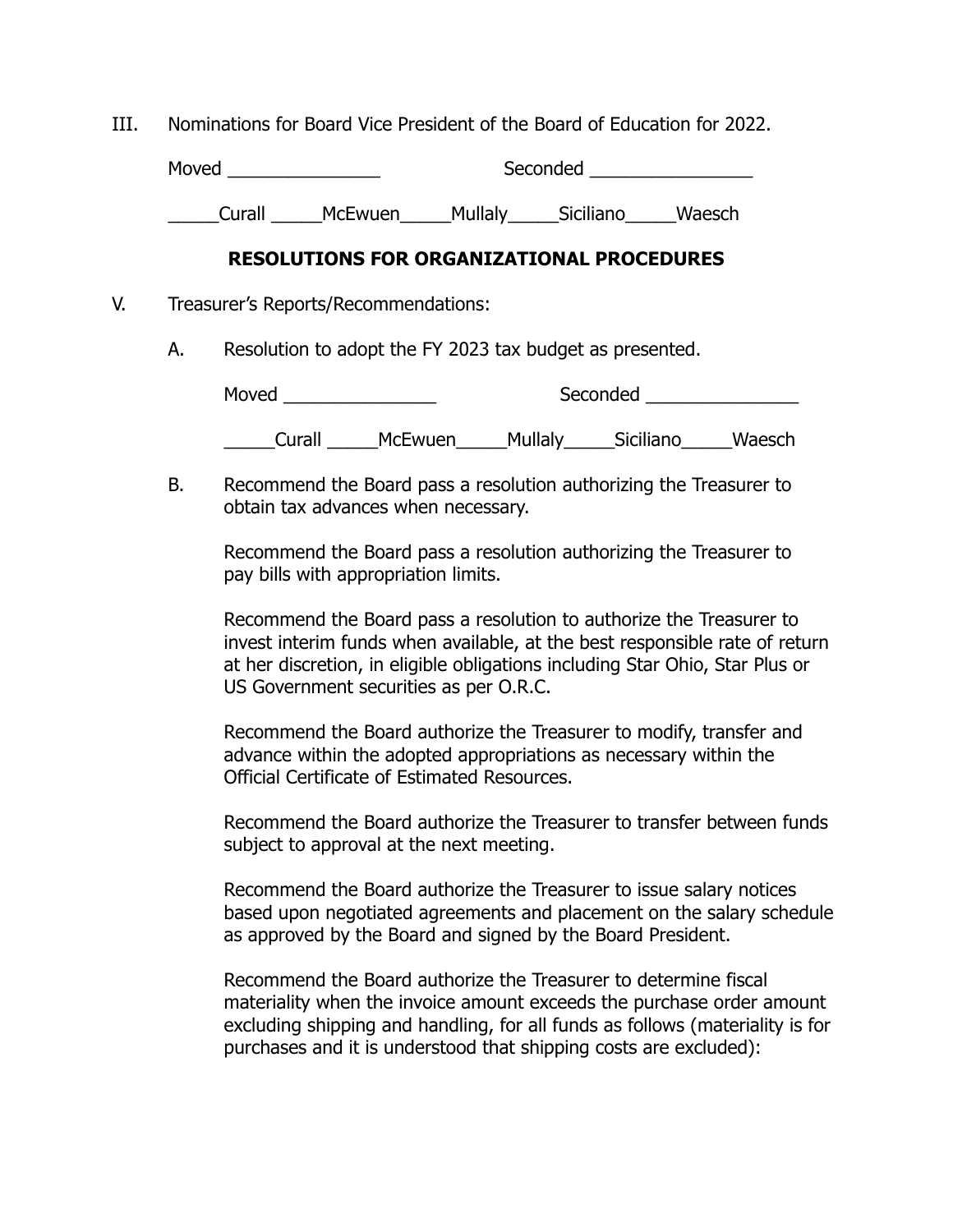$$0 - $500 - 30\%$  \$501 - \$1,000 - 20%  $$1,001 - $5,000 - 10\%$  \$5,001 - up - 5%

Student activity materiality is 10% for all levels.

Recommend the Board authorize the Treasurer to borrow up to \$250,000.00 in increments not to exceed the immediate cash flow obligations. Such borrowing is to be reviewed and approved by the Board at its next meeting.

Moved \_\_\_\_\_\_\_\_\_\_\_\_\_\_\_ Seconded \_\_\_\_\_\_\_\_\_\_\_\_\_\_\_

Curall McEwuen Mullaly Siciliano Waesch

C. Recommend the Board authorize the Treasurer to submit proposals, establish fiscal accounts, receive, appropriate, advance, transfer funds, and begin program operations when Board approval cannot be provided prior to grant deadlines. In such cases, specific grant information will be presented for Board approval at the next regular board meeting.

Moved \_\_\_\_\_\_\_\_\_\_\_\_\_\_\_ Seconded \_\_\_\_\_\_\_\_\_\_\_\_\_\_\_

Curall McEwuen Mullaly Siciliano Waesch

D. Recommend the Board authorize the Treasurer or Designee to act as an alternate trustee for the Superintendent at the Portage Area Schools Consortium, as necessary.

Moved \_\_\_\_\_\_\_\_\_\_\_\_\_\_\_ Seconded \_\_\_\_\_\_\_\_\_\_\_\_\_\_\_

\_\_\_\_\_Curall \_\_\_\_\_McEwuen\_\_\_\_\_Mullaly\_\_\_\_\_Siciliano\_\_\_\_\_Waesch

- VI. Superintendent's Reports/Recommendations:
	- A. Resolution to establish the time, dates and location of regular board Meetings for the 2022 calendar year as follows:

January 10, 2022 - Special Meeting July 18, 2022 January 24, 2022 August 15, 2022 February 14, 2022 September 26, 2022 March 21, 2022 October 17, 2022 April 18, 2022 November 21, 2022 May 16, 2022 December 19, 2022 June 27, 2022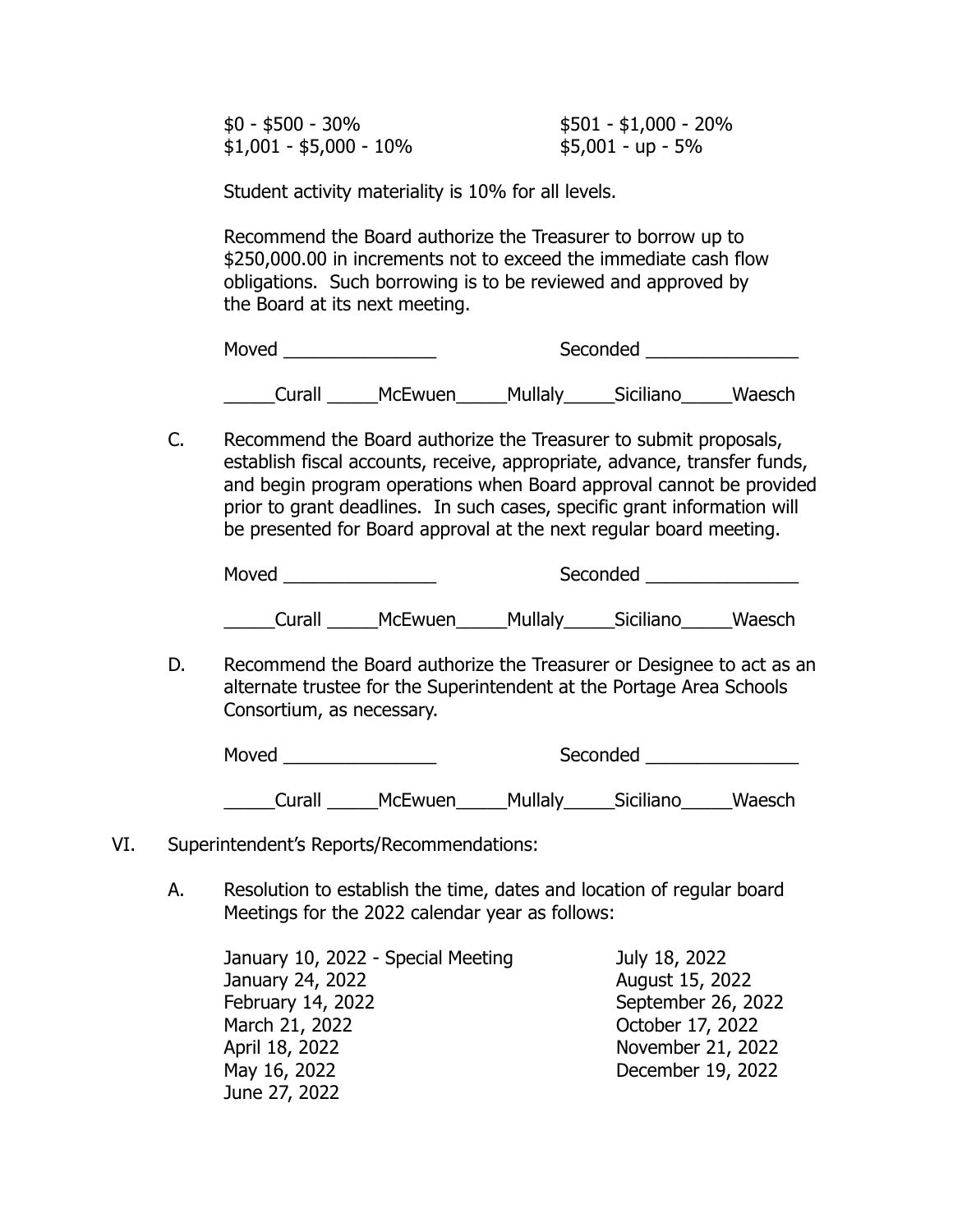Meetings will be conducted in the High School Cafeteria at 6:00 p.m. unless otherwise noted.

| Moved  |                | Seconded |           |        |
|--------|----------------|----------|-----------|--------|
| Curall | <b>McEwuen</b> | Mullaly  | Siciliano | Waesch |

B. Recommend the Board pass a resolution authorizing the Superintendent to spend within appropriations effective with the 2023 fiscal year budget.

Recommend the Board pass a resolution authorizing the Superintendent to approve attendance and reimbursement for allowable expenses at professional meetings by staff members, within appropriations.

Recommend the Board pass a resolution authorizing the Superintendent, during periods when the Board is not in session, to make offerings of employment directly to candidates for either teaching or non-teaching positions on behalf of the Board, and to acknowledge acceptance of such offers on behalf of the Board subject to a subsequent vote of ratification by the Board. Employment shall be deemed effective as of the date and time of the employee's acceptance of the Superintendent's offer. Nothing in this resolution will require the Board of Education to employ or continue to employ an individual who has not provided a satisfactory criminal records check or who has not satisfied the employment prerequisites created by law or Board Policy.

Recommend the Board pass a resolution authorizing the Superintendent, on behalf of the Board, to accept resignations which have been submitted by employees when the Board is not in session, however, upon ratification by the Board, such resignations shall be deemed effective as of the date and time of the Superintendent's acceptance.

| Moved  |                | Seconded |           |        |
|--------|----------------|----------|-----------|--------|
| Curall | <b>McEwuen</b> | Mullaly  | Siciliano | Waesch |

C. Recommend the Board pass the following resolution approving limited Authority of the Superintendent to approve change orders:

WHEREAS, the Board seeks to ensure that bid projects can be completed In a timely and efficient matter;

BE IT RESOLVED, that the Board authorizes the Superintendent to sign Any change order for the project, provided that any single change order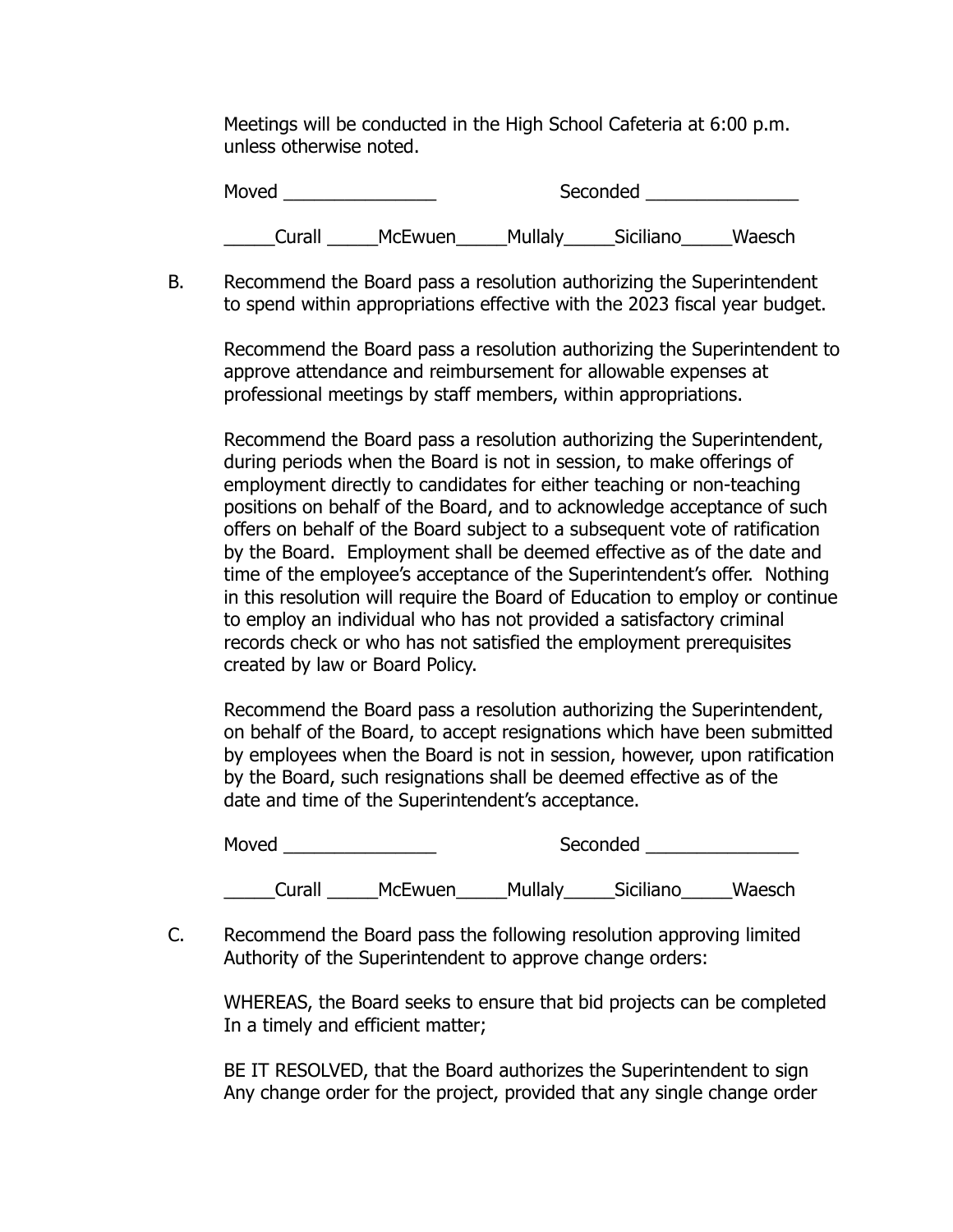exceeding \$10,000.00 in cost shall require the specific approval of this Board;

BE IT FURTHER RESOLVED, that it is hereby found and determined that all formal actions of the Board concerning and relating to the adoption of this resolution were adopted in an open meeting of the Board, and that all deliberations of the Board and any of its committees that resulted in such formal action were in meeting open to the public in compliance with all legal requirements, including the Ohio Revised Code.

|      |                                                                        |  | Seconded _________________        |  |
|------|------------------------------------------------------------------------|--|-----------------------------------|--|
|      | Curall McEwuen Mullaly Siciliano Waesch                                |  |                                   |  |
| D. I | Resolution needed to appoint the Legislative Liaison for 2022.         |  |                                   |  |
|      |                                                                        |  | Seconded ___________________      |  |
|      | Curall McEwuen Mullaly Siciliano Waesch                                |  |                                   |  |
| E.   | Resolution needed to appoint the Student Achievement Liaison for 2022. |  |                                   |  |
|      |                                                                        |  | Seconded ________________         |  |
|      | _____Curall ______McEwuen______Mullaly______Siciliano______Waesch      |  |                                   |  |
| F.   | Adjournment @ __________.                                              |  |                                   |  |
|      |                                                                        |  | Seconded <b>Exercise Seconded</b> |  |
|      | Curall McEwuen Mullaly Siciliano Waesch                                |  |                                   |  |
|      |                                                                        |  |                                   |  |

## **SPECIAL BOARD MEETING**

- I. Call to Order
- II. Pledge of Allegiance
- III. Roll Call

\_\_\_\_\_Curall\_\_\_\_\_McEwuen\_\_\_\_\_Mullaly\_\_\_\_\_Siciliano\_\_\_\_\_Waesch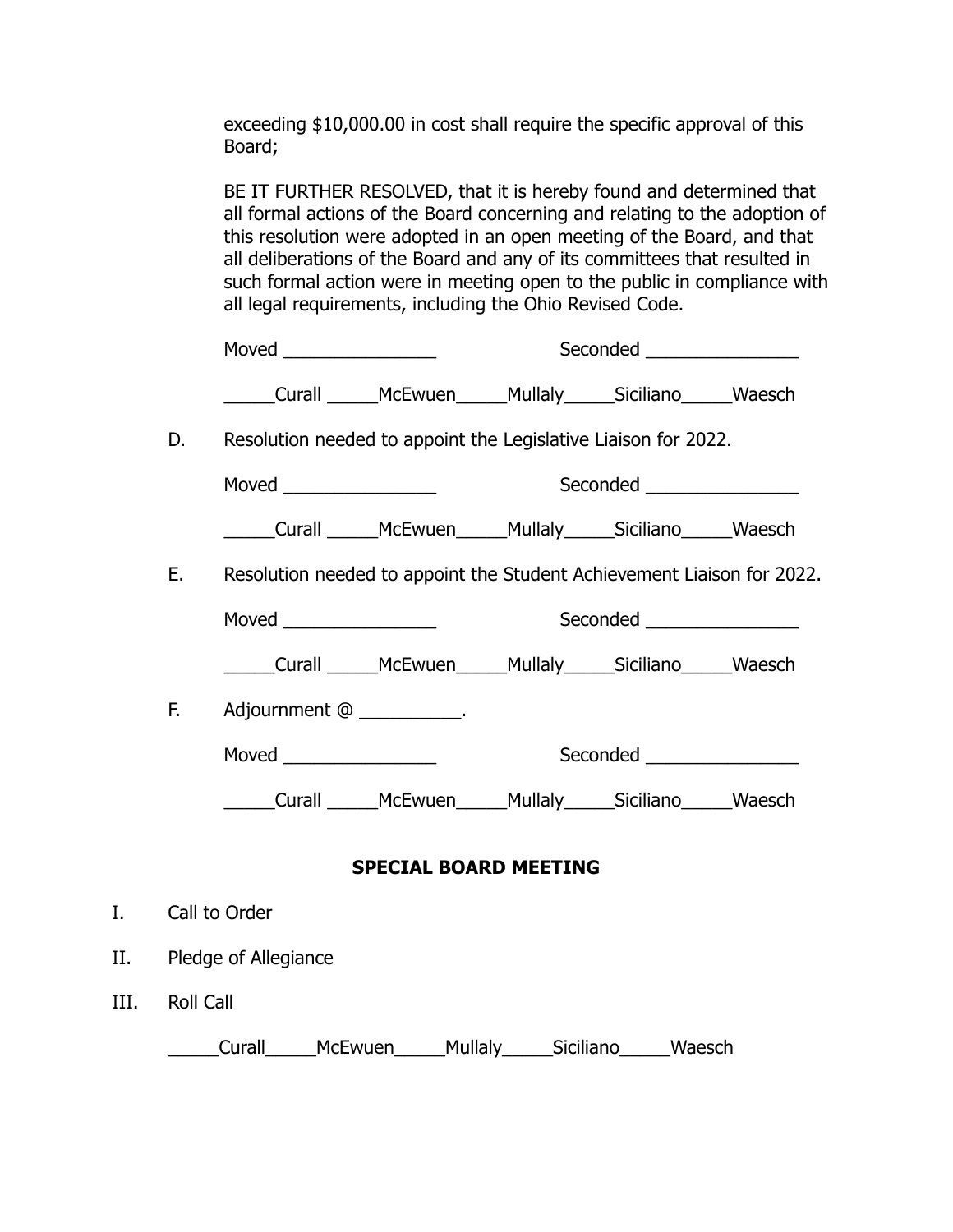IV. Motion to Adopt the Agenda

Moved \_\_\_\_\_\_\_\_\_\_\_\_\_\_\_ Seconded \_\_\_\_\_\_\_\_\_\_\_\_\_\_\_

\_\_\_\_\_Curall\_\_\_\_\_McEwuen\_\_\_\_\_Mullaly\_\_\_\_\_Siciliano\_\_\_\_\_Waesch

- V. Treasurer's Reports/Recommendations:
	- 1. A RESOLUTION DETERMINING TO SUBMIT TO THE ELECTORS OF THE ROOTSTOWN LOCAL SCHOOL DISTRICT THE QUESTION OF RENEWING ALL OF TWO EXISTING TAX LEVIES PURSUANT TO SECTIONS 5705.194 THROUGH 5705.197 OF THE OHIO REVISED CODE

WHEREAS, at an election on November 8, 2016, the electors of the School District approved the renewal of an additional tax in excess of the ten-mill limitation in order to raise the amount of \$180,000 each calendar year for a period of five (5) years for the purpose of providing for the emergency requirements of the School District, the last collection of which will occur in calendar year 2022 (the "2016 Levy"); and

WHEREAS, at an election on March 17, 2020, the electors of this School District approved the renewal of an additional tax in excess of the ten-mill limitation in order to raise the amount of \$965,056 each calendar year for a period of five (5) years for the purpose of providing for the emergency requirements of the School District, the last collection of which will occur in calendar year 2025 (the "2020 Levy"); and

WHEREAS, this Board has determined that the continuation of the collection of those taxes in the combined amount of \$1,145,056 for **ten (10)** years commencing with a levy on the tax duplicate for 2022 to be first collected in 2023 is necessary for the proper operation of the schools of the School District; and

WHEREAS, this Board finds, determines and declares that the 2016 Levy and the 2020 Levy should be combined into a single renewal levy as set forth herein/

NOW THEREFORE BE IT RESOLVED by the Board of Education of the Rootstown Local School District, Portage County, Ohio, a majority of all members of the Board concurring that:

Section 1. This Board finds, determines and declares that the revenue which will be raised by all tax levies which this Board is authorized to impose, when combined with state and federal revenues available to this Board, will be insufficient to provide for the emergency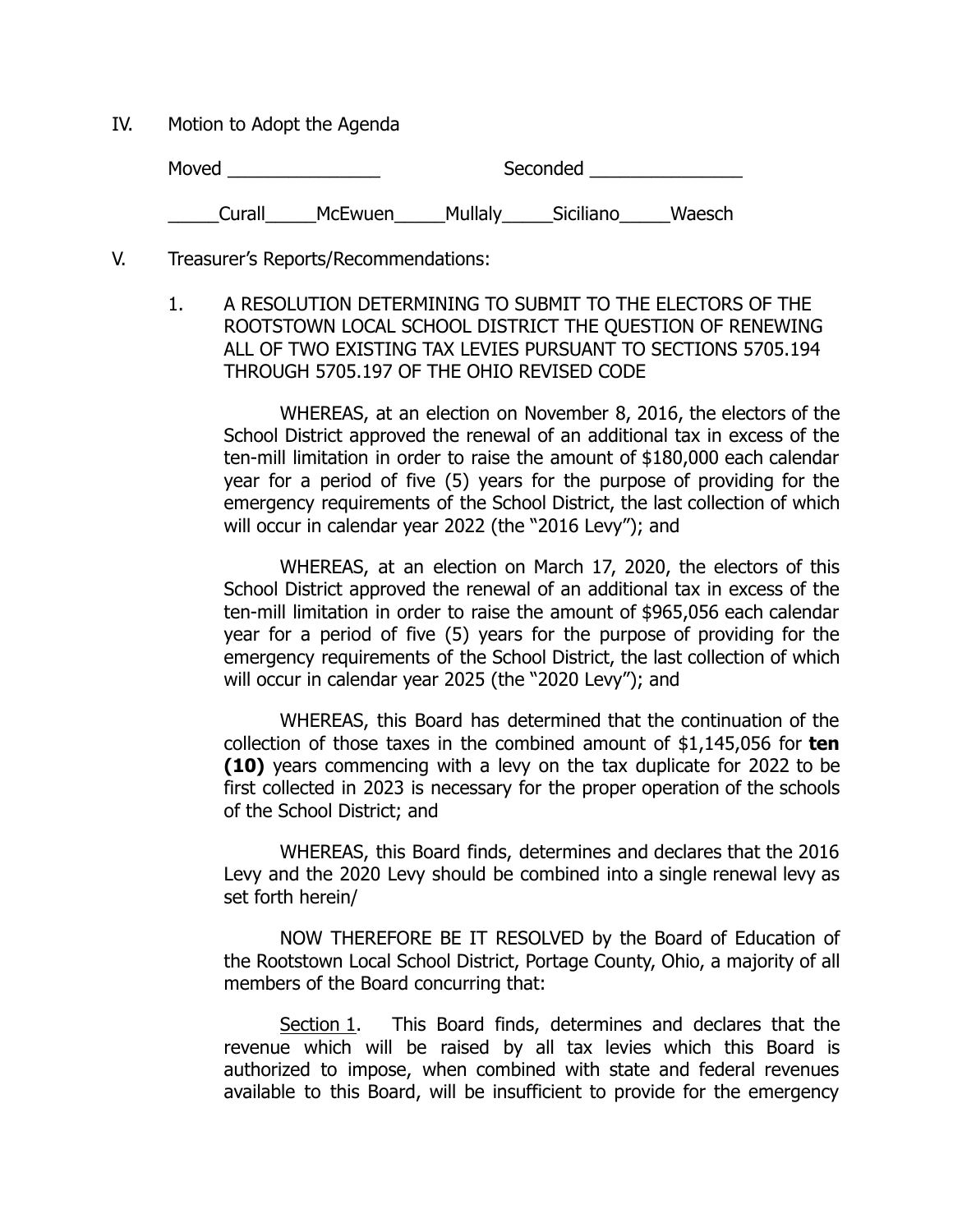requirements of the District, and that it is therefore necessary to levy a renewal of an existing tax in excess of the ten-mill limitation (constituting the renewal of two existing taxes) upon the entire territory in the District in order to raise the amount of \$1,145,056 each calendar year for a period of **ten (10)** years for that purpose.

Section 2. Pursuant to O.R.C. §5705.194 through §5705.197, there shall be submitted to the electors of the entire territory of this District (the School District has territory only in the County of Portage), at an election to be held on May 3, 2022, the question of **renewing** all of the aforesaid **two existing tax levies** in excess of the ten-mill limitation (being the 2016 Levy and the 2020 Levy) on all property in the entire territory of the School District subject to taxation by this Board, in order to raise \$1,145,056 each year, for a period of **ten (10) years** (commencing with a levy on the tax list and duplicate for tax year 2022 for first collection in 2023), for the purpose of providing for the emergency requirements of the School District, at the annual tax rate necessary to raise that amount. If the electors approve the question, the two existing tax levies to be renewed shall not be levied after the year proceeding the year in which the combination renewal is first imposed. In other words, any remaining tax years on either of the two existing levies will not be collected after tax year 2021 (collection year 2022).

Section 3. The Treasurer is directed to certify immediately a copy of this Resolution to the Auditor of Portage County and the County Auditor is requested to certify the School District's total current tax valuation and the County Auditor's calculation of the annual levy, expressed in dollars and cents for each one hundred dollars of valuation, as well as in mills for each one dollar of valuation, throughout the life of the levy which will be required to produce the annual amount of \$1,145,056, assuming that the amount of the tax list of this District remains the same throughout the life of the levy as the amount of the tax list for the current year (or, if that amount is not determined, the estimated amount of that tax list submitted by that County Auditor to the county Budget Commission).

Section 4. It is hereby found and determined that all formal actions of this Board concerning and relating to the adoption of this resolution were adopted in an open meeting of this Board, and that all deliberations of this Board and of any of its committees that resulted in those formal actions were in meetings open to the public, in compliance with law.